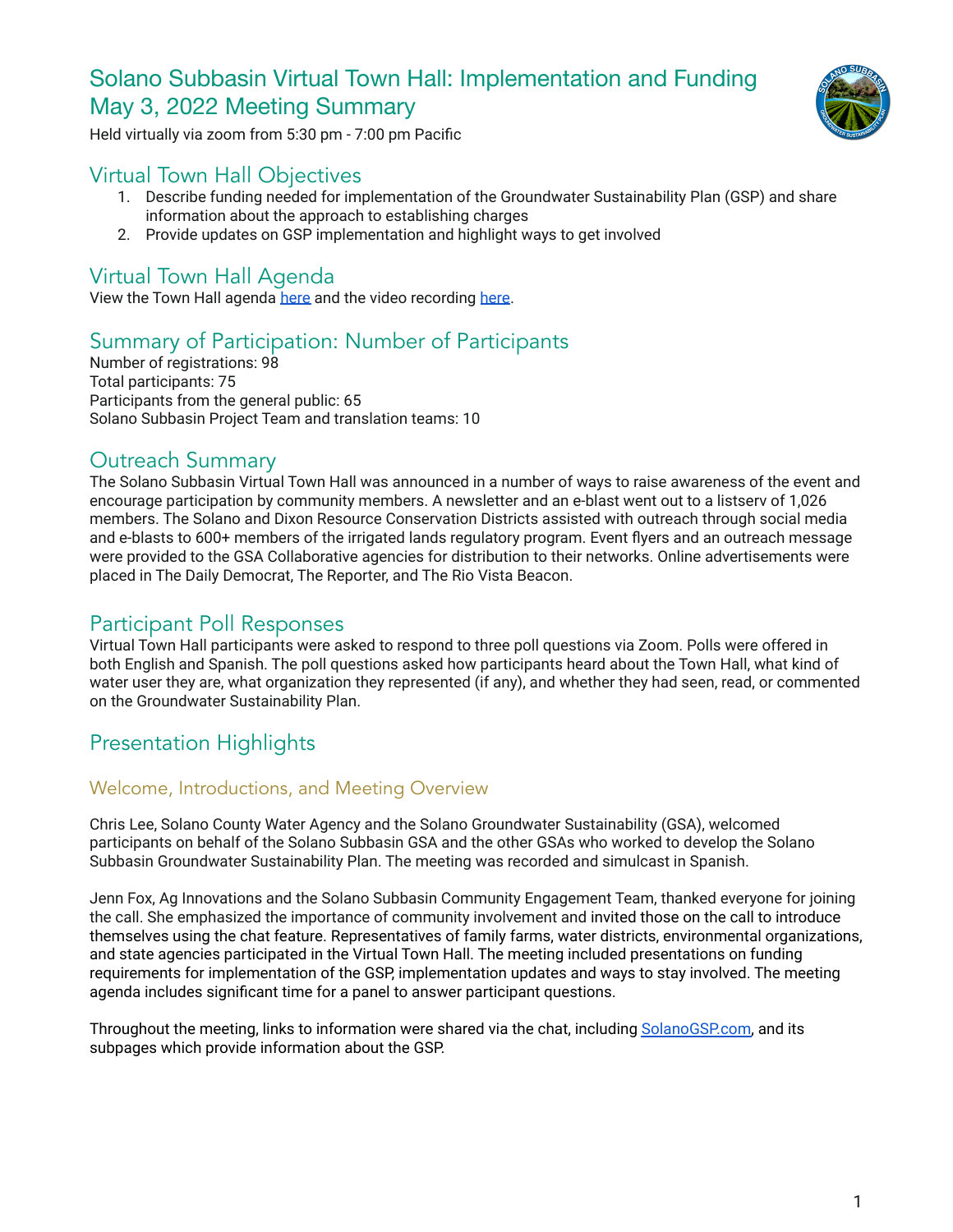# GSP Implementation Updates

Chris Lee acknowledged the efforts of the GSAs that make up the Solano GSP Collaborative: City of Vacaville, Sacramento County, Solano Irrigation District, Solano, and Northern Delta. Over the past five years, the groups and their respective Board members, have worked with stakeholders and community members to develop the Solano SubbasinGSP. Additionally, five Reclamation District GSAs have signed on to the GSP. The GSP describes strategies for protecting the groundwater resources in the Solano subbasin.

Chris Lee showed a timeline of GSP implementation activities. The study on charges is underway and will be presented to the Solano GSA Board on May 12th. Maintaining local control is vital. Without local control and funding, groundwater management decisions for the Solano Subbasin could be made by the Water Resources Control Board.

Implementation activities include monitoring and data management, outreach, reporting, regional coordination, and project and management actions.

# Solano Subbasin Groundwater Sustainability Annual Report

Nick Watterson, Luhdorff & Scalmanini Consulting Engineers (LSCE), said that the first Annual Report was submitted to the Department of Water Resources on April 1, 2022. The Report summarizes groundwater conditions and implementation activities in the subbasin. The long-term trends in groundwater levels are generally stable. Nick also described that as a result of the current drought, groundwater levels are showing declines.

Nick noted that projects and management actions to support local groundwater sustainability are focusing on groundwater recharge. Grant funding is being pursued to develop multi-benefit projects that benefit habitat and groundwater supplies.

# California Governor's Executive Order

Chris Lee described the Governor's recent Executive Order N-7-22 which was one of a series of orders aimed at addressing the impacts of the drought. Section 9 requires well permitting agencies to obtain written verification from the GSAs that proposed new well locations are consistent with the GSP and are not likely to interfere with neighboring wells or local groundwater sustainability goals. Local agencies are working to draft policies to implement Section 9 of the Executive Order. The Solano GSA has recently approved emergency provisions for the replacement of wells that have stopped producing or have failed.

There is also a recently proposed California Assembly Bill 2201 which seeks to permanently establish these and other requirements for the permitting of wells.

# Paying for GSP Implementation

Section 9 of the GSP provided tables describing estimated costs to implement the GSP. An Engineer's Report is identifying administrative cost breakdowns for each GSA, with consideration to the specifics in each GSA area. Jacques DeBra, LSCE, explained that implementation occurs over a long period of time and requires stable funding.

Across the State, many GSAs are using a Prop 218 process to cover costs. The Engineer's Report describes different funding approaches, such as Prop 218 efforts, and will be presented to the Solano GSA Board on May 12. If a Prop 218 process is approved for the Solano GSA, a formal hearing will be scheduled, likely on July 14. Participants were reminded that today's meeting is not a public hearing. If charges are approved at the formal hearing, the charge would apply to the appropriate properties within the Solano GSA. Other GSAs have existing funding mechanisms.

An interactive map is being developed and will be posted on the [www.SolanoGSP.com](http://www.solanogsp.com) website which will help users identify their GSA. Also, www.solanogsp.com/schedule/ includes a link to a Fact Sheet about charges.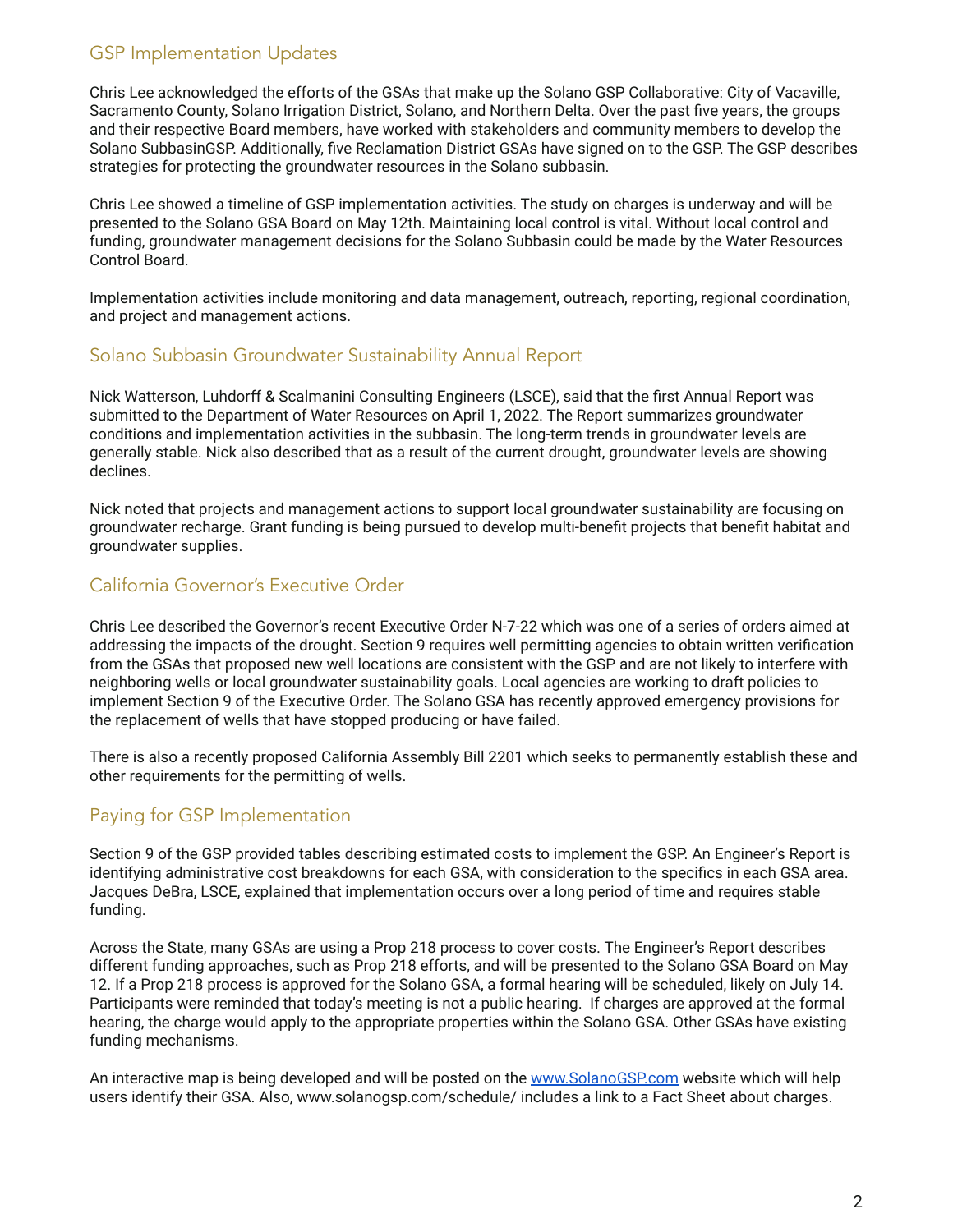# Question and Answer Session

Meeting participants submitted questions through the Zoom Q & A feature. Some questions were responded to during the Virtual Town Hall discussion and others were responded to directly using the zoom function. Both sets of Questions and Answer responses are listed below in the "Next Steps" section.

# Virtual Town Hall Question and Answer Session

Throughout the meeting, participants were encouraged to offer questions and comments. Jenn Fox, Ag Innovations, and Solano Subbasin Community Engagement Team, moderated a question and answer session. This section includes a summary of answers provided live, followed by answers shared with all via the Zoom Question/Answer function.

During the question and answer session, 34 unique questions were submitted. Many questions were answered with a typed response. were responded to verbally. As shown in the figure below, just over a third of the questions were about implementation, about a third were about charges, and another third were either about the Executive Order/AB2201 or general comments. The variety of questions shows that there was a diversity of interests among participants.



### **Question and Answer Session Topics of Interest 34 Unique Questions**

The questions below are verbatim questions as typed by individual participants. The responses were provided verbally by panelists.

# **Question:**

What are the sources of information used to determine extraction volumes in the Annual Report?

*A: A hydrologic model has been developed for the Solano Subbasin. Reported pumping values are entered* into the model, along with an analysis of total water demand and total water supplies. The resulting net *demand is assumed to come from groundwater pumping.*

# **Question:**

If the basin is sustainable now, is there any idea of how many more wells the basin can handle and still be sustainable?

A: This is a great question. It is difficult to forecast land-use changes in relation to the sustainable use of groundwater. We do think the basin is sustainable into the future. It's hard to know how many new wells *could be supported and still maintain groundwater levels.*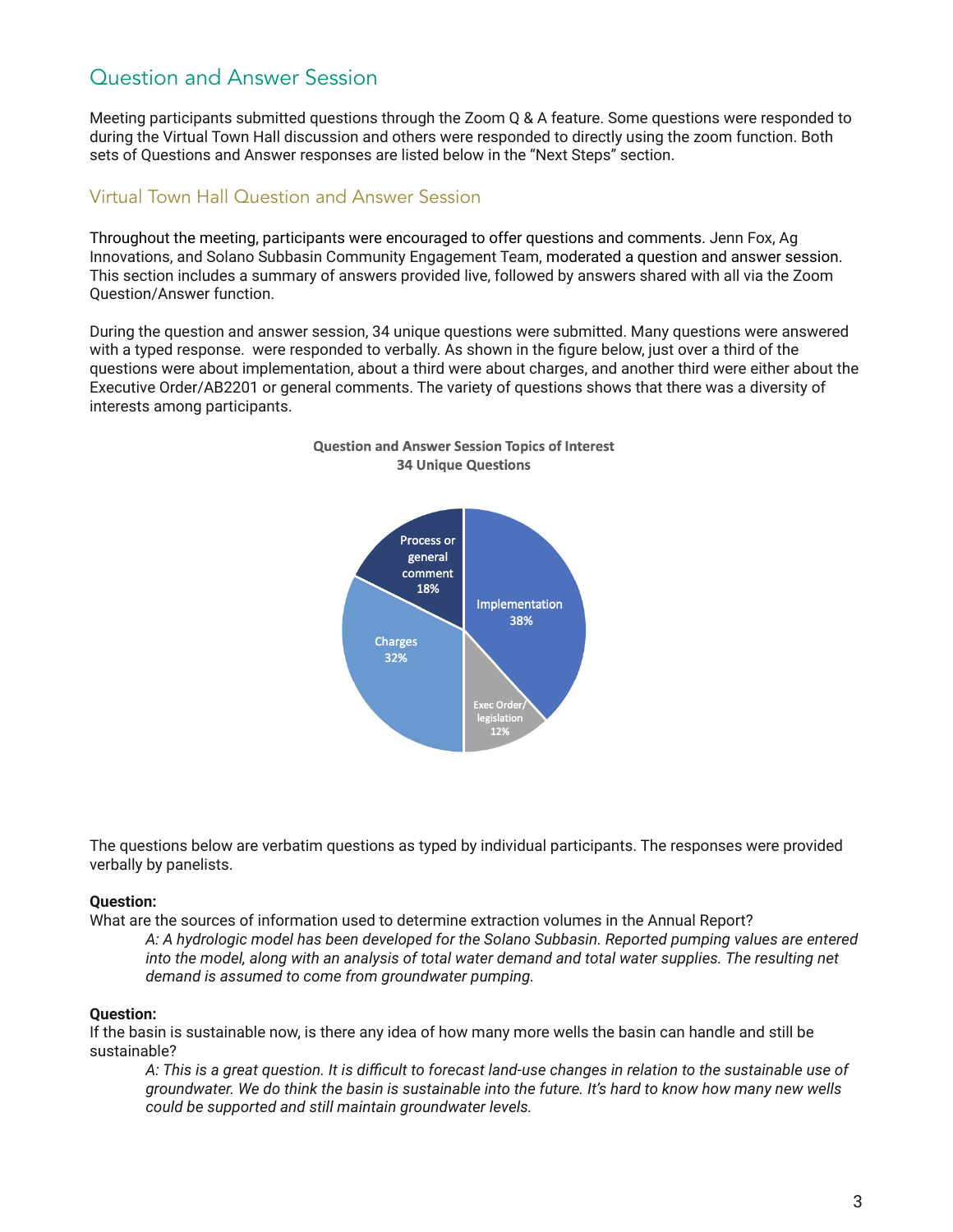## **Question:**

Will fee rates be based on the actual amount of water being used?

*A: In other basins, annual implementation costs have been distributed over the related GSAs. Depending on how much groundwater is extracted, the GSAs contribute to implementation actions across that basin.*

### **Question:**

Will voters need to approve this new charge?

A: If a Prop 218 process is approved, landowners would be notified of the proposed charge at least 45 *days before a Solano GSA public hearing where the charge itself would be approved. There is an opportunity to file a protest before the GSA Board takes action.*

# **Question:**

How will improvement projects be funded?

*A: The long-term funding strategy proposes that Prop 218 charges will cover the costs for complying with the Sustainable Groundwater Management Act (SGMA). Funding for actual projects will come from other sources, such as grants.*

### **Question:**

Why are additional housing developments being allowed to proceed in areas exclusively relying on groundwater (Dixon, Rio Vista)? Is there a plan in place to limit the number of homes built in SC and has the GSP taken that into consideration?

A: Statewide, every city must show adequate water sources for any new housing. In terms of water supply, *the basin is in good shape, although we do need to monitor this and ensure it continues.*

### **Question:**

Will we be going back to in-person meetings soon?

*A: We'll be asking for your preferences through a feedback form, asking for your ideas about community involvement. Some of the GSA Boards are already holding in-person and hybrid meetings.*

#### **Question:**

On the topic of getting well?

*A: GSAs are looking to establish policies that reflect existing policies. There may be considerations about* which areas need additional attention. The goal is to ensure that the review and approval process is not *delayed and is consistent across the Solano Subbasin.*

#### **Question:**

Will the May 12 meeting have a webinar option?

A: Yes, it will be a hybrid meeting. The zoom link is included in the board [packet.](https://www.scwa2.com/wp-content/uploads/2022/05/MAY.2022.BOD_.FULL-PACKET-ID-305882.pdf) Please note that this is a *Board meeting and not a public hearing.*

#### **Question:**

Will we hear more about possible recharge projects and how landowners be able to participate? A: Yes, we are planning a future newsletter on how people can be involved in recharge efforts. This is a *priority for future projects.*

#### **Question:**

Is Solano GSA working with Yolo County GSA?

*A: Yes, Solano GSA has been working with neighboring basins and GSAs for several years. That coordination is now increasing. Solano GSA has considered extending its model into areas of Yolo County, to better understand groundwater conditions. Currently, we are looking at options to partner with Yolo County on monitoring efforts along Putah Creek.*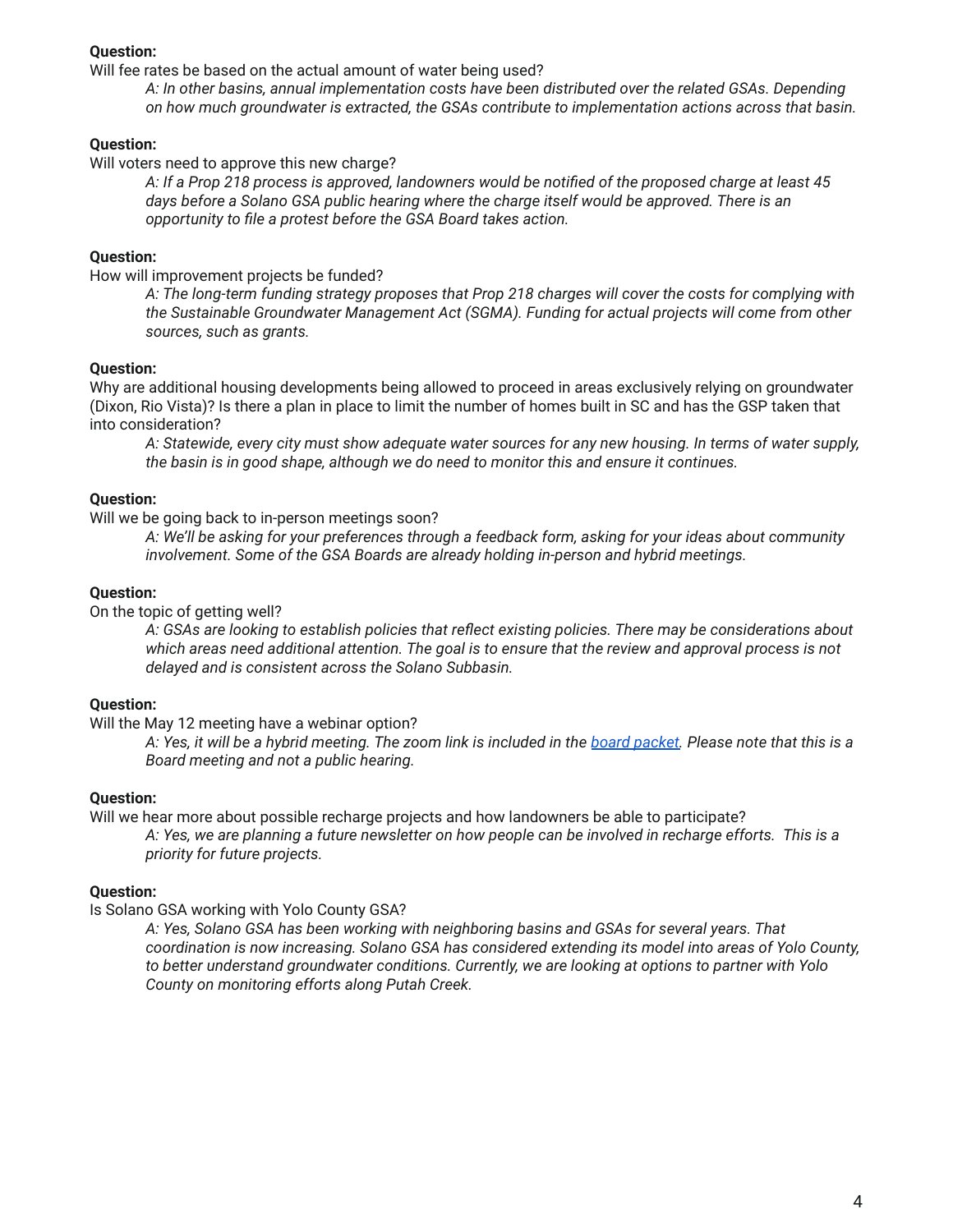# Written Question and Answers

The questions below are verbatim questions as typed by individual participants. The responses were typed in by panelists and shared with all meeting participants.

### **Question:**

Are you going to monitor our personal wells?

A: We are seeking volunteer wells to round out our data-but we are not going to require each well owner at *this time to provide well data.*

### **Question:**

Are you saying that no groundwater level data is not available until your proposed water level data collection? A: No, we have a lot of data. But there are areas within the subbasin where we would like to obtain *additional data.*

### **Question:**

Are there any restrictions on golf course irrigation?

*A: We are not at the point of restricting groundwater extraction within the subbasin.*

### **Question:**

Will this plan affect SID AG water?

A: SID GSA has participated in this process since the beginning. We don't see any restrictions on surface *water or groundwater at this time but need to manage both sustainably.*

## **Question:**

Where was that station that monitored precipitation? You can have huge fluctuations throughout the county. A: The station we are presenting precipitation data for in that chart is from the Davis station, which has a *lengthy historical record, but we are also tracking precip at other stations in and around the Subbasin.*

### **Question:**

Please explain how you know what the level of extraction was over time - what is the data source?

*A: The groundwater extractions in the annual report were based on a combination of metered pumping for urban pumping and some ag pumping, but largely from estimates of groundwater pumping using modeling that estimates water demands based on land use/cropping data and water inputs including precipitation and surface water deliveries.*

# **Question:**

Will Solano County issue permits for groundwater test borings today?

A: We are still waiting to develop a policy to make sure both the GSAs and Solano County are compliant *with the Executive Order. We are hoping to have something in place soon.*

#### **Question:**

Davis is the lowest area of precipitation compared to the western edge (mix canyon, pleasants valley area). Seems unrealistic to use the furthest east point in the GSA, very swaying to results.

A: The use of Davis in this graphic is for illustrating the long-term precipitation trends in the area. When *estimating water budget components in hydrologic analyses of the Subbasin, we are using additional data sources as well, which capture variability in precipitation that can occur.*

#### **Question:**

Has the Solano GSA come up with any guidelines yet about what they will allow when it comes to New wells? *A: We are still talking with Solano County to develop the policies and guidelines.*

#### **Question:**

What are yearly costs right now, since you are tiptoeing around what we will have to pay?

A: The Solano GSA will be reviewing the study next week and we hopefully will have answers to share with *everyone then.*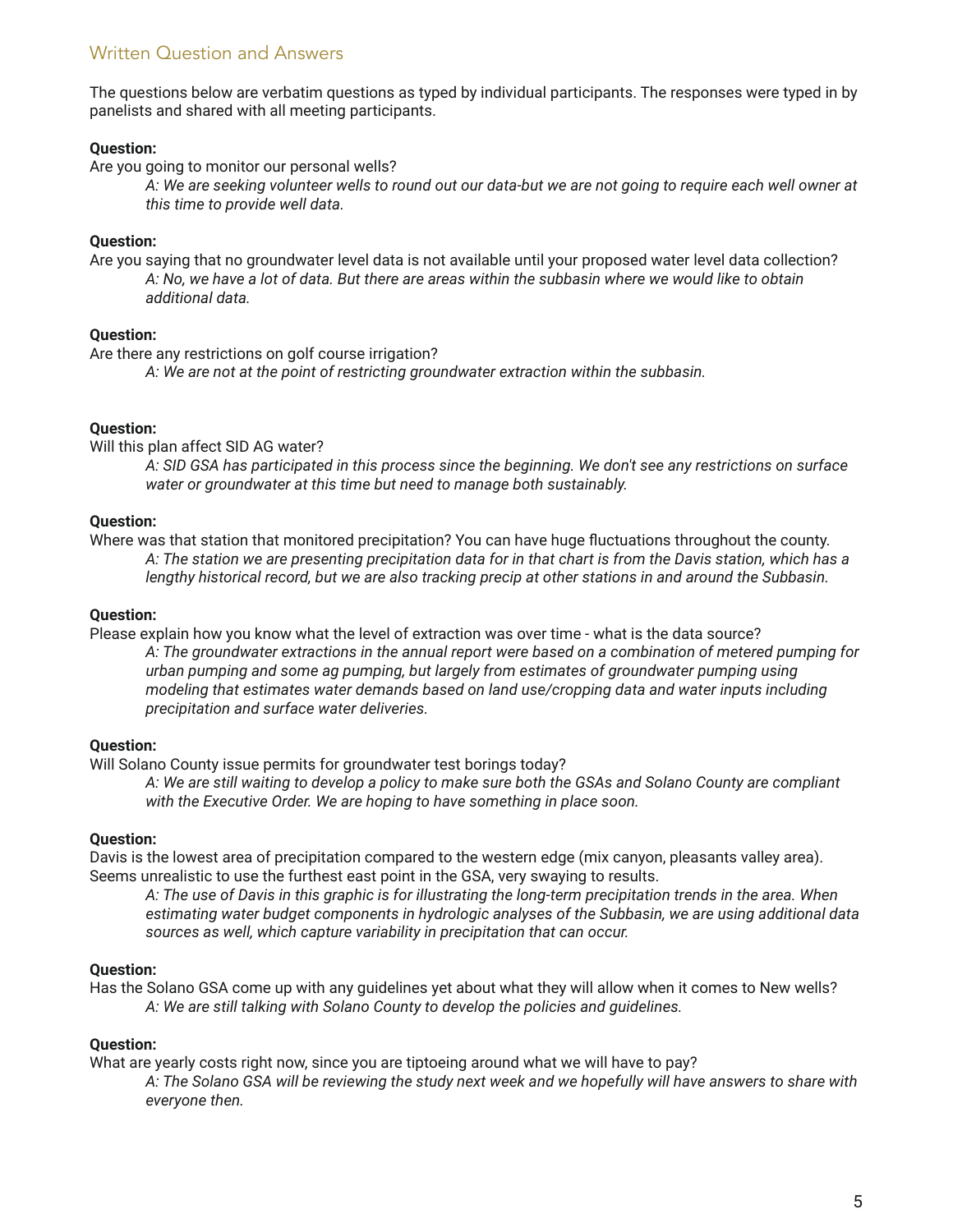## **Question:**

Will there be a carve-out for domestic water wells only?

A: The Solano GSA Board will be discussing many alternatives. There may be a process for the first year to *make sure we are compliant and then a more thorough look in the following years.*

# **Question:**

Does Solano GSA have a list of all the assessable parcels? What about wells that you may not have in the list? *A: We do have a list of all the parcels.*

#### **Question:**

So would that mean that only property owners pay for the GSA charges? *A: We are looking at all options.*

#### **Question:**

What was that state assembly bill number again Chris?

*A: AB 2201 is the assembly bill Chris mentioned when talking about the well permitting executive order.*

#### **Question:**

Will residents of say Rio Vista who get their water from Rio Vista be charged a fee? *A: Very likely both residents of the Cities of Rio Vista and Dixon will be paying some charge.*

#### **Question:**

Will the cities of Vacaville, Dixon, and Rio Vista (all GE users for domestic use) be required to pay some type of fee, or is this only for farmers and residential well users?

A: The answer will very likely be yes. The methodology for the Solano GSA has yet to be determined.

#### **Question:**

These new fees, how might they affect Drilling contractors?

*A: I don't believe the fees being discussed would affect drilling contractors directly, unless they are landowners within the Solano GSA.*

#### **Question:**

Is the GSA meeting on May 12 via Zoom for all to participate? *A: It is a hybrid meeting-there will be a zoom link posted on the SCWA2.com website.*

#### **Question:**

Is the list of parcels on the GSA website? Or do I need to make a request for it? *A: No it is not, we will be respecting private information.*

#### **Question:**

What might an ag landowner expect to pay via annual property taxes? \$5/acre? \$50? Other? *A: live answered (See answer above)*

#### **Question:**

Will fee rates be based on the actual amount of water being used? *A: live answered (See answer above)*

#### **Question:**

If the basin is sustainable now, is there any idea of how many more wells the basin can handle and still be sustainable?

*A: live answered (See answer above)*

#### **Question:**

Will we be going back to in-person meetings soon?

*A: The Solano GSA is back in person meetings with a zoom link also available.*

## **Question:**

Why are additional housing developments being allowed to proceed in areas exclusively relying on groundwater (Dixon, Rio Vista)?

*A: live answered (See answer above)*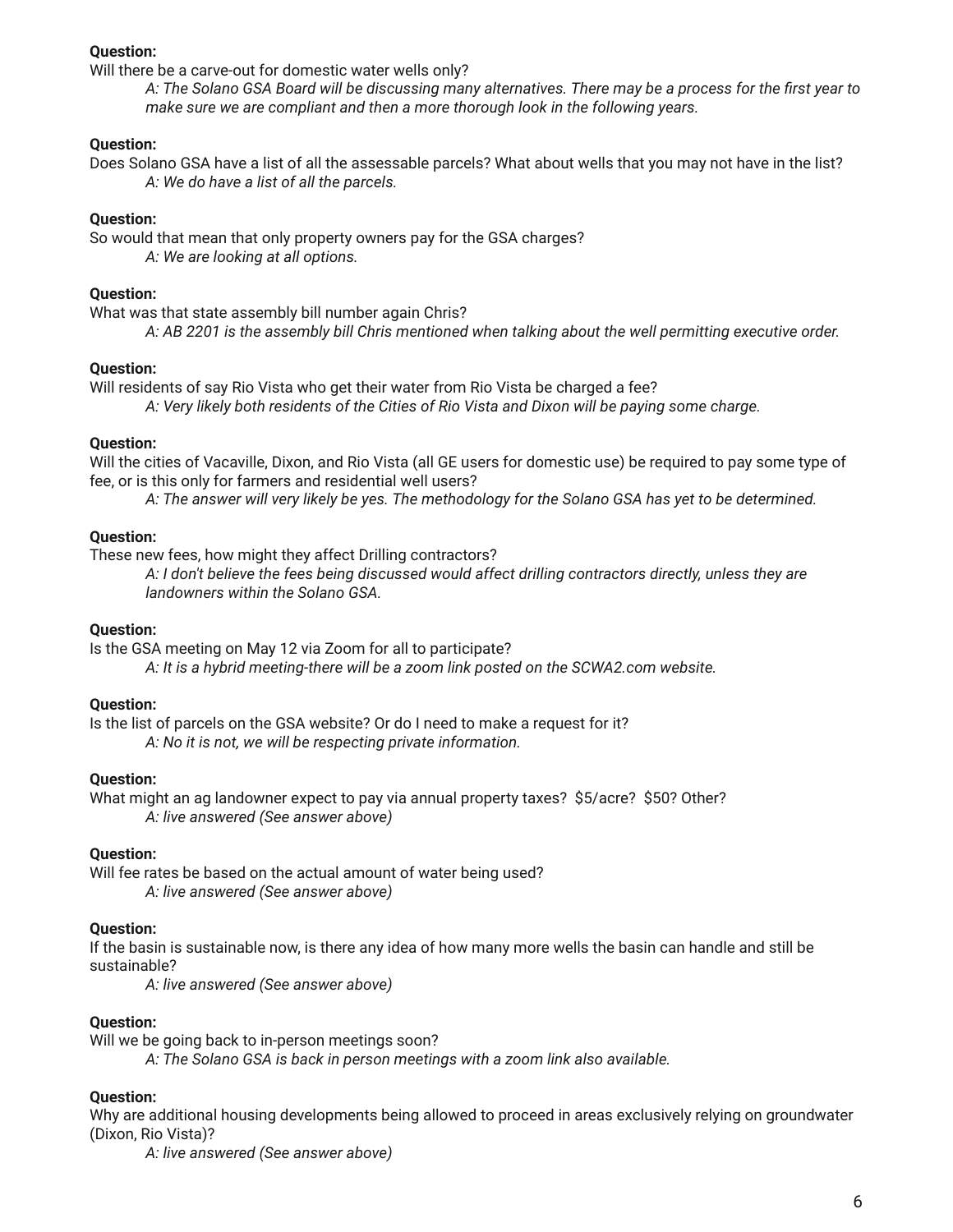## **Question:**

How is the cost-sharing divided amongst the various entities in the GSA?

*A: Currently, a cost allocation approach being considered is based on the proportion of the total groundwater use for the entire Subbasin that is allocated to each GSA.*

## **Question:**

Are there any considerations for diverting water from the Sacramento River to recharge the groundwater? *A: There have been discussions of potential projects involving the diversion of Sacramento River water for* use in recharge. The focus on enhanced recharge in the Subbasin is currently in the more northern parts *of the Subbasin. Promoting recharge of rainfall or stormwater from westside streams appears to be more feasible for achieving these objectives.*

## **Question:**

Is the fee/tax plan intended to fund improvement projects or will improvement projects only be funded by grants?

A: No, this is only for GSP actions to be compliant with SGMA. Projects would be funded separately and *only in the areas that benefit from such a project. live answered*

### **Question:**

Is there a plan in place to limit the number of homes built in SC and has the GSP taken that into consideration? *A: Live answer (See answer above)*

### **Question:**

Every city in California is required by law to show they have adequate water to meet any new housing units.

*A: Yes, that's right.*

# **Question:**

Are you working with other GSAs that you border?

*A: It's interesting how most GSA's follow county borders. There are 10 GSAs involved in the Solano Subbasin.*

# **Question:**

Since our basin is in such great (sustainable) shape why don't we up our hand and commit to ADDING 5 - 15 TAF/year to our groundwater storage. By 2070 we'd have an additional 250 - 750 TAF stored away for future generations. Is there the will to do this - or are we comfortable with our sustainably?

*A: Recharge opportunities are being actively explored. More information will be provided in the Subbasin newsletter as it comes available.*

# **Question:**

I would really like to see a graph of average Solano County water levels over the last years.

A: We don't have a graph that presents average water levels over time in the Subbasin, but there are many different graphs of water levels in the Subbasin in both the GSP and in the annual report. There are also *graphs of changes in storage that correspond with changes in water levels.*

# **Question:**

Is Solano GSA working with Yolo county GSA at all?

*A: Yes, we have had a lot of meetings with Yolo GSA.*

# **Question:**

I know from my own experience that our water levels have dropped substantially like 50 ' or more over the last 5 years or so.

*A: It would be very helpful to know what part of the subbasin this is in?* We are just south of Putah creek on Gaddini Road